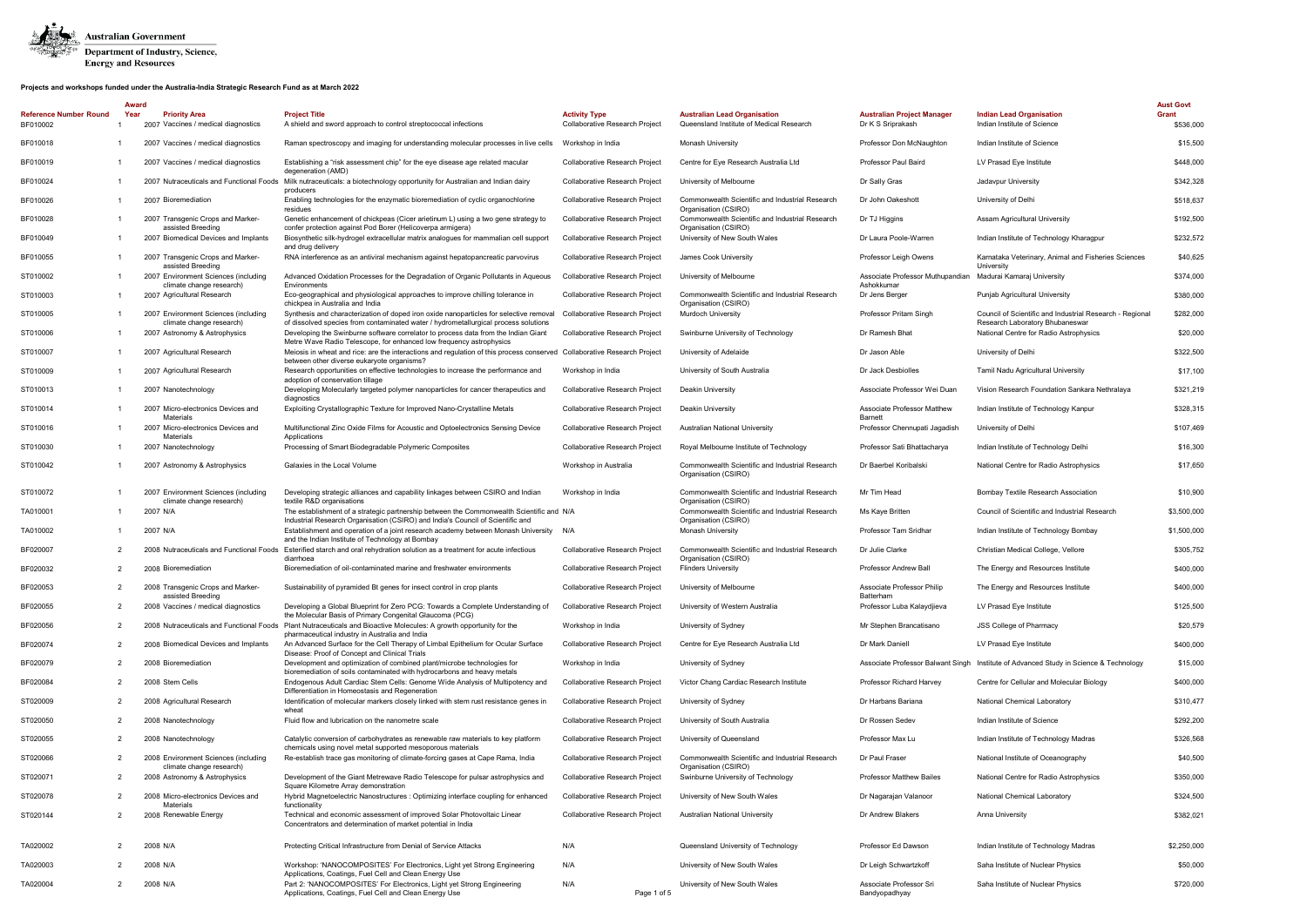

|                                           | Award     |                                                                  |                                                                                                                                                                                                      |                                                                                  |                                                                                                                       |                                                      |                                                                            | <b>Aust Govt</b>  |
|-------------------------------------------|-----------|------------------------------------------------------------------|------------------------------------------------------------------------------------------------------------------------------------------------------------------------------------------------------|----------------------------------------------------------------------------------|-----------------------------------------------------------------------------------------------------------------------|------------------------------------------------------|----------------------------------------------------------------------------|-------------------|
| <b>Reference Number Round</b><br>TA020006 | Year<br>2 | <b>Priority Area</b><br>2008 N/A                                 | <b>Project Title</b><br>Biomedical Devices and Implants Workshop 2009                                                                                                                                | <b>Activity Type</b><br>N/A                                                      | <b>Australian Lead Organisation</b><br>Australian Academy of Technological Sciences and<br><b>Engineering Limited</b> | <b>Australian Project Manager</b><br>Dr John Ramshaw | <b>Indian Lead Organisation</b><br>All India Institute of Medical Sciences | Grant<br>\$55,000 |
| BF030013                                  | 3         | 2009 Vaccines / medical diagnostics                              | Mechanisms of Chikungunya virus disease: mouse model, virulent and fitness<br>determinants and the development of novel therapeutics                                                                 | Collaborative Research Project                                                   | <b>Griffith University</b>                                                                                            | Professor Suresh Mahalingam                          | All India Institute of Medical Sciences                                    | \$400,000         |
| BF030016                                  |           | 2009 Nutraceuticals and Functional Foods                         | Anti-tumour and anti-microbial activities of orally administered Fe-saturated lactoferrin: Collaborative Research Project<br>a potential alternative medicine                                        |                                                                                  | Deakin University                                                                                                     | Dr Jagat Kanwar                                      | Postgraduate Institute of Medical Education &<br>Research, Chandigarh      | \$280,000         |
| BF030018                                  | 3         | 2009 Biomedical Devices and Implants                             | Utilizing novel medical techniques/technologies and devices to enhance our<br>understanding of common health problems (atrial arrhythmias and stroke) associated                                     | Collaborative Research Project                                                   | University of Adelaide                                                                                                | Professor Prashanthan Sanders                        | Christian Medical College, Vellore                                         | \$400,000         |
| BF030027                                  | 3         | 2009 Transgenic Crops and Marker-<br>assisted Breeding           | Comparative genomics of important nematode pathogens leading to transgenic<br>nematode resistance in wheat and sugarcane                                                                             | Collaborative Research Project                                                   | <b>Murdoch University</b>                                                                                             | Professor Michael Jones                              | Indian Agricultural Research Institute                                     | \$400,000         |
| BF030031                                  | 3         | 2009 Biomedical Devices and Implants                             | Developing Biodegradable Magnesium Alloys for Implant Materials                                                                                                                                      | Collaborative Research Project                                                   | Deakin University                                                                                                     | Dr Cui'e Wen                                         | Centre for Cellular and Molecular Biology                                  | \$225,000         |
| BF030062                                  | 3         | 2009 Vaccines / medical diagnostics                              | Development of blood-stage vaccines for Plasmodium falciparum malaria based on the Collaborative Research Project<br><b>EBA and PfRH proteins</b>                                                    |                                                                                  | Walter and Eliza Hall Institute of Medical Research                                                                   | Dr James Beeson                                      | International Centre for Genetic Engineering and<br>Biotechnology          | \$400,000         |
| ST030017                                  | 3         | 2009 Environment Sciences (including<br>climate change research) | Impact of rainwater harvesting on the regional hydrological balance in the Arawali<br>foothills region of India: Combining catchment modelling with RS-GIS                                           | Collaborative Research Project                                                   | University of Sydney                                                                                                  | Dr Willem Vervoort                                   | Water Technology Centre at IARI                                            | \$137,871         |
| ST030019                                  |           | 2009 Micro-electronics Devices and<br>Materials                  | All-optical actuation and interrogation of MEMS and NEMS resonant mode sensors                                                                                                                       | Collaborative Research Project                                                   | University of Western Australia                                                                                       | Professor John Dell                                  | Indian Institute of Science                                                | \$350,000         |
| ST030020                                  |           | 2009 Astronomy & Astrophysics                                    | Establishing Australian-Indian Collaboration on Gravitational Wave Astronomy                                                                                                                         | Workshop in Australia                                                            | University of Western Australia                                                                                       | Professor David Blair                                | Raman Research Institute                                                   | \$30,000          |
| ST030046                                  | 3         | 2009 Renewable Energy                                            | The Thermal Evolution of Peninsula India: Past Behaviours and Future Potential                                                                                                                       | Collaborative Research Project                                                   | University of Adelaide                                                                                                | Dr Alan Collins                                      | National Geophysical Research Institute                                    | \$350,000         |
| ST030061                                  | 3         | 2009 Earth Sciences                                              | Long-term system evolution of the Krishna-Godavari Basin and its hinterland in eastern<br>India: a partnership for enhancing offshore hydrocarbon exploration success                                | Collaborative Research Project                                                   | University of Melbourne                                                                                               | Dr Andrew Gleadow                                    | National Geophysical Research Institute                                    | \$330,000         |
| ST030088                                  | 3         | 2009 Astronomy & Astrophysics                                    | Gas in Galaxies in the Distant Past                                                                                                                                                                  | Collaborative Research Project                                                   | Australian National University                                                                                        | Professor Frank Briggs                               | National Centre for Radio Astrophysics                                     | \$236,307         |
| ST030105                                  | 3         | 2009 Environment Sciences (including<br>climate change research) | Does climate change drive evolution?                                                                                                                                                                 | <b>Collaborative Research Project</b>                                            | <b>Griffith University</b>                                                                                            | <b>Professor David Lambert</b>                       | <b>Environment Protection Training and Research Institute</b>              | \$194,635         |
| ST030111                                  |           | 2009 Agricultural Research                                       | Managing change in Soil Moisture and Agricultural Productivity under a Global<br>Warming scenario using a Catchment Scale Climate Change Assessment Framework                                        | Collaborative Research Project                                                   | University of New South Wales                                                                                         | Dr Ashish Sharma                                     | Indian Institute of Science                                                | \$208,500         |
| ST030125                                  | 3         | 2009 Micro-electronics Devices and<br>Materials                  | The Impact of Noise in Quantum Electronics                                                                                                                                                           | <b>Collaborative Research Project</b>                                            | University of New South Wales                                                                                         | <b>Professor Michelle Simmons</b>                    | Indian Institute of Science                                                | \$260,000         |
| TA040004                                  |           | 2009 N/A                                                         | Remote sensing of marine ecosystems workshop                                                                                                                                                         | N/A                                                                              | Commonwealth Scientific and Industrial Research<br>Organisation (CSIRO)                                               | Professor Arnold Dekker                              | Indian Space Research Organisation                                         | \$70,000          |
| TA040005                                  | 4         | 2009 N/A                                                         | Indo-Australian Workshop on Solar Energy                                                                                                                                                             | N/A                                                                              | <b>Australian National University</b>                                                                                 | Dr Igor Skryabin                                     | <b>Amity University</b>                                                    | \$50,000          |
| BF040005                                  | 4         | 2010 Vaccines / medical diagnostics                              | APPROACHES TO DEVELOP AN EFFECTIVE HCV VACCINE                                                                                                                                                       | <b>Collaborative Research Project</b>                                            | University of Adelaide                                                                                                | Professor Eric Gowans                                | Indian Institute of Science                                                | \$300,000         |
| BF040017                                  | 4         | 2010 Vaccines / medical diagnostics                              | Identification of diagnostic and prognostic biomarkers to improve management of<br>diabetic ulcers                                                                                                   | <b>Collaborative Research Project</b>                                            | Queensland University of Technology                                                                                   | Professor Zee Upton                                  | <b>Manipal University</b>                                                  | \$299,917         |
| BF040030                                  | 4         | 2010 Bioremediation                                              | Molecular recognition between alkane hydroxylase and rubredoxin in alkane-degrading Collaborative Research Project<br>bacteria                                                                       |                                                                                  | Monash University                                                                                                     | Associate Professor Anna<br>Roujeinikova             | Tata Institute of Fundamental Research                                     | \$297,838         |
| BF040035                                  |           | 2010 Nutraceuticals and Functional Foods                         | Extraction and Purification of Sorghum Seed Protein for Delayed Delivery of Bioactives Collaborative Research Project                                                                                |                                                                                  | <b>Curtin University</b>                                                                                              | Dr Vishnu Pareek                                     | Institute of Chemical Technology, Mumbai                                   | \$299,673         |
| BF040037                                  | 4         | 2010 Bioenergy and Biofuels                                      | Solar Bio-fuel and Carbon Sequestration with Cyanobacteria: Role of Genetic<br>Networks                                                                                                              | <b>Collaborative Research Project</b>                                            | Monash University                                                                                                     | Dr Madhusudan Chetty                                 | Indian Institute of Technology Bombay                                      | \$296,461         |
| BF040038                                  |           | 2010 Vaccines / medical diagnostics                              | Rational development and evaluation of an effective Vaccine for the prevention of<br>Staphylococcal Mastitis in bovines using mouse mastitis as a model system                                       | <b>Collaborative Research Project</b>                                            | <b>Curtin University</b>                                                                                              | Associate Professor Trilochan<br>Mukkur              | <b>Bharat Biotech Foundation</b>                                           | \$300,000         |
| BF040059                                  |           | 2010 Transgenic Crops and Marker-<br>assisted Breeding           | Molecular Approaches for Sustaining Crop Productivity under Abiotic Stress Conditions Collaborative Research Project                                                                                 |                                                                                  | University of Melbourne                                                                                               | Professor Mohan Singh                                | International Centre for Genetic Engineering and<br>Biotechnology          | \$300,000         |
| BF040066                                  |           | 2010 Transgenic Crops and Marker-<br>assisted Breeding           | Engineering novel disease resistance in wheat and rice by silencing disease<br>susceptibility genes                                                                                                  | Collaborative Research Project                                                   | Commonwealth Scientific and Industrial Research<br>Organisation (CSIRO)                                               | Dr John Manners                                      | Tamil Nadu Agricultural University                                         | \$300,000         |
| ST040007                                  | 4         | 2010 Nanotechnology                                              | Smart bombing of cancer stem cells using aptamer-guided nanoliposomal siRNA                                                                                                                          | Collaborative Research Project with Deakin University<br><b>End User Partner</b> |                                                                                                                       | Associate Professor Wei Duan                         | Indian Institute of Science                                                | \$400,000         |
| ST040010                                  | 4         | 2010 Earth Sciences                                              | Exposing the gold potential of the Neoarchean "Himalaya" of the Dharwar Craton in<br>southern India                                                                                                  | <b>Collaborative Research Project</b>                                            | <b>Curtin University</b>                                                                                              | Professor Neal McNaughton                            | National Geophysical Research Institute                                    | \$300,000         |
| ST040103                                  | 4         | 2010 Renewable Energy                                            | Renewable Energy from Biogas: Technology Development                                                                                                                                                 | Collaborative Research Project                                                   | Monash University                                                                                                     | Professor Paul Webley                                | Indian Institute of Petroleum                                              | \$270,180         |
| ST040111                                  |           | 2010 Astronomy & Astrophysics                                    | Enabling new science with the Murchison Widefield Array, an international low<br>frequency pathfinder for the Square Kilometre Array                                                                 | Collaborative Research Project with Curtin University<br><b>End User Partner</b> |                                                                                                                       | Professor Steven Tingay                              | Raman Research Institute                                                   | \$380,362         |
| ST040116                                  |           | 2010 Nanotechnology                                              | Flexible Carbonaceous Hybrid Membranes for Separation Applications                                                                                                                                   | Collaborative Research Project                                                   | Monash University                                                                                                     | Professor Huanting Wang                              | Indian Institute of Technology Bombay                                      | \$298,954         |
| ST040124                                  |           | 2010 Astronomy & Astrophysics                                    | From the Magellanic Clouds to the Milky Way: A New Understanding of Galaxy<br>Structure and Interactions Based on Kinematics of 5000 Stars                                                           | Collaborative Research Project                                                   | University of Tasmania                                                                                                | Dr Andrew Cole                                       | Indian Institute of Astrophysics                                           | \$257,360         |
| ST040130                                  |           | 2010 Micro-electronics Devices and<br>Materials                  | The study of microwave losses in ferrite thin films for meta materials applications                                                                                                                  | Collaborative Research Project                                                   | University of Western Australia                                                                                       | Professor Robert Stamps                              | Indian Institute of Technology Bombay                                      | \$232,000         |
| ST040148                                  | 4         | 2010 Information and Communication<br>Technology                 | Design and Implementation of a Content Distribution Architecture for Remote and Rural Collaborative Research Project<br>Areas                                                                        |                                                                                  | National ICT Australia Limited                                                                                        | Dr Anirban Mahanti                                   | Indian Institute of Technology Delhi                                       | \$299,577         |
| ST040171                                  |           | 2010 Nanotechnology                                              | A novel way to reduce Platinum metal loadings in a carbon nano-composite electrode<br>to produce low cost-high efficiency commercially viable Polymer Electrolyte                                    | Collaborative Research Project                                                   | Queensland University of Technology                                                                                   | Dr Andrew Dicks                                      | National Physical Laboratory                                               | \$296,956         |
| TA040006                                  | 4         | 2010 N/A                                                         | Australia - India Nanotechnology Workshop                                                                                                                                                            | N/A                                                                              | Australian National University                                                                                        | Professor Chennupati Jagadish                        | Saha Institute of Nuclear Physics                                          | \$50,000          |
| BF050014                                  |           | Vaccines / medical diagnostics<br>-201                           | Development of selenazole drugs as a novel class of anti-cancer agents targeting the<br>immune regulatory enzyme indoleamine 2,3-dioxygenase                                                         | Collaborative Research Project                                                   | University of New South Wales                                                                                         | Dr Shane Thomas                                      | Indian Institute of Science                                                | \$300,000         |
| BF050024                                  | 5         | 2011 Stem Cells                                                  | Therapeutic approaches to augmentation of adult cardiac stem cells                                                                                                                                   | <b>End User Partner</b>                                                          | Collaborative Research Project with Victor Chang Cardiac Research Institute                                           | Professor Richard Harvey                             | Institute for Stem Cell Biology and Regenerative<br>Medicine               | \$400,000         |
| BF050038                                  |           | <b>Biomedical Devices and Implants</b><br>201                    | Engineering a Novel Bioreactor and Cell Sorter for Pluripotent Stem Cell Culture                                                                                                                     | Collaborative Research Project                                                   | <b>Monash University</b>                                                                                              | Dr Paul Verma                                        | Indian Institute of Technology Bombay                                      | \$299,539         |
| BF050044                                  |           |                                                                  | 2011 Nutraceuticals and Functional Foods Novel marine-derived lipases and processing methods for the production of omega-3<br>concentrates for functional foods, pharmaceuticals and nutraceuticals. | Collaborative Research Project<br>Page 2 of 5                                    | Deakin University                                                                                                     | Professor Colin Barrow                               | Centre for Cellular and Molecular Biology                                  | \$298,755         |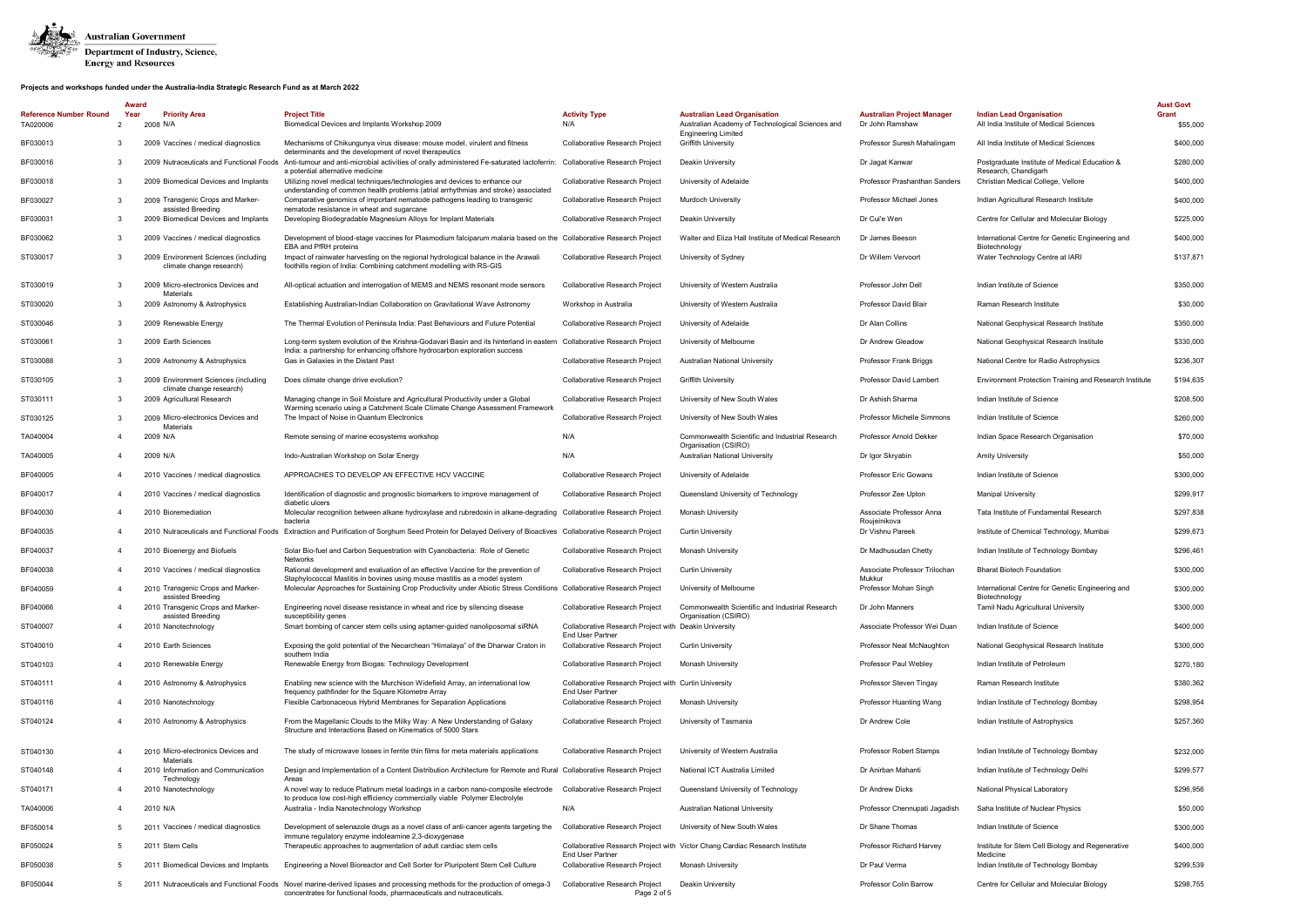

|                                           | Award |                                                                  |                                                                                                                                                                                                                  |                                                                                              |                                                                                                             |                                                               |                                                                                  | <b>Aust Govt</b>   |
|-------------------------------------------|-------|------------------------------------------------------------------|------------------------------------------------------------------------------------------------------------------------------------------------------------------------------------------------------------------|----------------------------------------------------------------------------------------------|-------------------------------------------------------------------------------------------------------------|---------------------------------------------------------------|----------------------------------------------------------------------------------|--------------------|
| <b>Reference Number Round</b><br>BF050053 | Year  | <b>Priority Area</b><br>2011 Vaccines / medical diagnostics      | <b>Project Title</b><br>Structure-based design of malaria vaccines: application to the intrinsically disordered                                                                                                  | <b>Activity Type</b><br>Collaborative Research Project                                       | <b>Australian Lead Organisation</b><br><b>Monash University</b>                                             | <b>Australian Project Manager</b><br>Professor Raymond Norton | <b>Indian Lead Organisation</b><br>Indian Institute of Science                   | Grant<br>\$299,340 |
| BF050063                                  | 5     | 2011 Transgenic Crops and Marker-<br>assisted Breeding           | antigen MSP2<br>Discovery and manipulation of miRNAs involved in high-temperature tolerance in crop<br>plants                                                                                                    | Collaborative Research Project                                                               | University of Queensland                                                                                    | Associate Professor Bernie Carroll                            | International Centre for Genetic Engineering and<br>Biotechnology                | \$299,700          |
| BF050079                                  |       |                                                                  | 2011 Nutraceuticals and Functional Foods Two day workshop to plan a programme of collaborative laboratory and clinical<br>research on the role of bovine lactoferrin to prevent prematurity, neonatal sepsis and | Workshop in India                                                                            | University of Sydney                                                                                        | Professor William Tarnow-Mordi                                | Postgraduate Institute of Medical Education &<br>Research, Chandigarh            | \$11,200           |
| BF050090                                  | 5     | Vaccines / medical diagnostics<br>2011                           | Sustainable prawn aquaculture by delivering interfering RNA to knockdown Penaeus<br>merguiensis densovirus and Infectious hypodermal and hematopoietic necrosis virus                                            | Collaborative Research Project                                                               | James Cook University                                                                                       | Associate Professor Leigh Owens                               | Karnataka Veterinary, Animal and Fisheries Sciences<br>University                | \$294,099          |
| ST050014                                  | 5     | 2011 Marine Sciences                                             | Preparing for climate change on marine systems in Australia and India                                                                                                                                            | Workshop in Australia                                                                        | University of Tasmania                                                                                      | Associate Professor Stewart<br>Frusher                        | Central Marine Fisheries Research Institute                                      | \$78,930           |
| ST050041                                  |       | 2011 Environment Sciences (including<br>climate change research) | The changing risks posed by petroleum hydrocarbons in groundwater environments:<br>multiphase fluid dynamics coupled to multispecies biodegradation                                                              | <b>End User Partner</b>                                                                      | Collaborative Research Project with Commonwealth Scientific and Industrial Research<br>Organisation (CSIRO) | Dr Greg Davis                                                 | Indian Institute of Technology Madras                                            | \$400,000          |
| ST050061                                  |       | 2011 Nanotechnology                                              | Hybrid Organometallic-Coordination Complex Materials for Nonlinear Optics                                                                                                                                        | <b>Collaborative Research Project</b>                                                        | <b>Australian National University</b>                                                                       | Professor Mark Humphrey                                       | Raman Research Institute                                                         | \$299,038          |
| ST050084                                  |       | <b>Marine Sciences</b><br>201                                    | Towards a unified East Gondwanaland reconstruction and its implications for<br>Himalayan Orogeny                                                                                                                 | Collaborative Research Project                                                               | University of Sydney                                                                                        | Professor Dietmar Muller                                      | National Institute of Oceanography                                               | \$295,766          |
| ST050106                                  |       | 2011 Earth Sciences                                              | Characterization of the seismic cycle in the central Himalayan seismic gap using<br>precise U-Th dating of deformed speleothems                                                                                  | Collaborative Research Project                                                               | University of Melbourne                                                                                     | Professor Michael Sandiford                                   | Indian Institute of Science                                                      | \$225,536          |
| ST050115                                  |       | 2011 Nanotechnology                                              | Energy Conversion Reactions: Fine Tuning of Electrocatalytic Activity through Surface<br>Manipulation Guided by in situ Spectroscopic and Microscopic Studies                                                    | Collaborative Research Project                                                               | Monash University                                                                                           | Professor Alan Bond                                           | Central Electrochemical Research Institute                                       | \$299,439          |
| ST050119                                  | 5     | 2011 Nanotechnology                                              | New Generation Molecular Magnetic Materials: Experiment and Theory                                                                                                                                               | Collaborative Research Project                                                               | <b>Monash University</b>                                                                                    | Professor Keith Murray                                        | Indian Institute of Technology Bombay                                            | \$300,000          |
| ST050162                                  | 5     | 2011 Agricultural Research                                       | Securing chickpea productivity under contemporary abiotic stresses: improvement of<br>podding and seed-filling under heat, drought and salinity                                                                  | <b>Collaborative Research Project</b>                                                        | University of Western Australia                                                                             | Professor Timothy Colmer                                      | International Crops Research Institute for the Semi-Arid<br>Tropics              | \$299,837          |
| ST050173                                  | 5     | 2011 Earth Sciences                                              | Highwall Mining Design and Development of Norms for Indian conditions                                                                                                                                            | <b>End User Partner</b>                                                                      | Collaborative Research Project with Commonwealth Scientific and Industrial Research<br>Organisation (CSIRO) | Dr Shivakumar Karekal                                         | Central Institute of Mining and Fuel Research                                    | \$286,292          |
| ST050184                                  |       | 2011 Environment Sciences (including<br>climate change research) | Improving our ability to predict plant distributions under changed climates: incorporating Collaborative Research Project<br>dispersal into predictions of species and community distributions                   |                                                                                              | Commonwealth Scientific and Industrial Research<br>Organisation (CSIRO)                                     | Dr David Westcott                                             | Indian Institute of Science                                                      | \$288,342          |
| GCF010006                                 |       | 2012 Food and Water Security                                     | Ensuring food security: harnessing science to protect our grain harvest from insect<br>threats                                                                                                                   | Grand Challenge Project                                                                      | University of Queensland                                                                                    |                                                               | Associate Professor Gimme Walter Tamil Nadu Agricultural University              | \$2,984,247        |
| GCF010009                                 |       | 2012 Food and Water Security                                     | Crop plants which remove their own major biotic contstraints                                                                                                                                                     | Grand Challenge Project                                                                      | University of Melbourne                                                                                     | Professor Derek Russell                                       | International Centre for Genetic Engineering and<br>Biotechnology                | \$2,925,533        |
| GCF010013                                 |       | 2012 Food and Water Security                                     | Genomic Approaches for Stress Tolerant Chickpea                                                                                                                                                                  | Grand Challenge Project                                                                      | Australian Centre for Plant Functional Genomics                                                             | Dr Tim Sutton                                                 | International Crops Research Institute for the Semi-Arid<br>Tropics              | \$2,976,123        |
| BF060012                                  |       | 2012 Stem Cells                                                  | Novel Cell Surface Markers for Endodermal Stem and Progenitor Cells in Health and<br><b>Disease</b>                                                                                                              | Collaborative Research Project                                                               | University of Melbourne                                                                                     | Professor Martin Pera                                         | Institute for Stem Cell Biology and Regenerative<br>Medicine                     | \$297,000          |
| BF060017                                  |       | 2012 Stem Cells                                                  | An Insertional Mutagenesis System to Identify Epigenetic Factors that Control<br><b>Embryonic Stem Cell Differentiation</b>                                                                                      | Collaborative Research Project                                                               | Australian National University                                                                              | Dr Danny Rangasamy                                            | National Centre for Cell Science                                                 | \$299,818          |
| BF060023                                  |       | 2012 Stem Cells                                                  | Molecular Pathways Regulating Ovarian Cancer Cell Plasticity and Stem Cell<br>Properties                                                                                                                         | Collaborative Research Project                                                               | Queensland University of Technology                                                                         | Professor Judith Clements                                     | National Centre for Cell Science                                                 | \$300,000          |
| BF060025                                  |       | 2012 Vaccines / medical diagnostics                              | Novel Vaccine Delivery Systems that Elicit Robust and Enduring T Cell Memory<br>Responses: Alternatives to BCG Vaccination in Tuberculosis Endemic Regions                                                       | Collaborative Research Project with University of Melbourne<br><b>End User Partner</b>       |                                                                                                             | Professor David Jackson                                       | Institute of Microbial Technology                                                | \$400,000          |
| BF060026                                  |       |                                                                  | 2012 Nutraceuticals and Functional Foods Workshop for the strategic development of Muricidae natural medicines                                                                                                   | Workshop in Australia                                                                        | Southern Cross University                                                                                   | Dr Kirsten Benkendorff                                        | Central Marine Fisheries Research Institute                                      | \$34,115           |
| BF060034                                  |       | 2012 Vaccines / medical diagnostics                              | Designing combination immunotherapy and drug treatment to control chronic infectious<br>diseases                                                                                                                 | <b>End User Partner</b>                                                                      | Collaborative Research Project with Queensland Institute of Medical Research                                | Dr Christian Engwerda                                         | <b>Banaras Hindu University</b>                                                  | \$300,000          |
| BF060042                                  |       | 2012 Stem Cells                                                  | Locked nucleic acid modified aptamer-siRNA chimeric conjugates for improved<br>chemosensitivity and eradication of cancer stem cells                                                                             | Collaborative Research Project                                                               | Deakin University                                                                                           |                                                               | Associate Professor Jagat Kanwar Vision Research Foundation Sankara Nethralaya   | \$296,030          |
| ST060005                                  |       | 2012 Materials Science (including<br>nanotechnology)             | Nanocomposite Material for High-power Lithium Battery Cathodes                                                                                                                                                   | Collaborative Research Project University of Western Sydney                                  |                                                                                                             | Dr Adriyan Milev                                              | Indian Institute of Technology Madras                                            | \$280,000          |
| ST060012                                  |       | 2012 Environment Sciences (including<br>climate change research) | Safe and sustainable use of arsenic contaminated aquifers in the upper Gangetic plain: Workshop in India<br>establishing a multi-disciplinary Australian-Indian collaboration                                    |                                                                                              | Southern Cross University                                                                                   | Dr Scott Johnston                                             | Jawaharlal Nehru University                                                      | \$23,500           |
| ST060022                                  | 6     | 2012 Materials Science (including<br>nanotechnology)             | Topological Defects In Non-Collinear Multiferroics: A Nanodomain Approach To<br>Multifunctionality                                                                                                               | <b>Collaborative Research Project</b>                                                        | University of New South Wales                                                                               | Dr Nagarajan Valanoor                                         | <b>National Chemical Laboratory</b>                                              | \$300,000          |
| ST060030                                  |       | 2012 Materials Science (including<br>nanotechnology)             | Functionalised Hierarchical Nanocomposites for Synthetic Fuels Production                                                                                                                                        | Collaborative Research Project                                                               | Commonwealth Scientific and Industrial Research<br>Organisation (CSIRO)                                     | Dr Ken Chiang                                                 | Indian Institute of Petroleum                                                    | \$280,000          |
| ST060040                                  | 6     | 2012 Earth Sciences                                              | Workshops on Himalayan Gneiss Domes                                                                                                                                                                              | Workshop in India                                                                            | <b>Australian National University</b>                                                                       | Professor Gordon Lister                                       | University of Kashmir                                                            | \$40,000           |
| ST060041                                  |       | 2012 Environment Sciences (including<br>climate change research) | Novel Approach for Processing Hazardous Electronic Waste                                                                                                                                                         | Collaborative Research Project with University of New South Wales<br><b>End User Partner</b> |                                                                                                             | Professor Veena Sahajwalla                                    | Institute of Minerals and Materials Technology                                   | \$365,000          |
| ST060048                                  |       | 2012 Materials Science (including<br>nanotechnology)             | Magnetron Sputtering of Nanolaminates with Materials Designed and Engineered<br>Properties                                                                                                                       | <b>End User Partner</b>                                                                      | Collaborative Research Project with Swinburne University of Technology                                      | Professor Cuie Wen                                            | <b>Banaras Hindu University</b>                                                  | \$400,000          |
| ST060051                                  |       | 2012 Information and Communication<br>Technology                 | Optimization Techniques for Human Language Technology                                                                                                                                                            | Workshop in India                                                                            | <b>Macquarie University</b>                                                                                 | Dr Diego Molla Aliod                                          | Indian Institute of Technology Patna                                             | \$23,000           |
| ST060053                                  |       | 2012 Information and Communication<br>Technology                 | Utilisation of leading edge ICT to enhance Australian and Indian ground water and land Workshop in India<br>resources under climate change scenarios                                                             |                                                                                              | <b>Edith Cowan University</b>                                                                               | Dr Marcia Taylor                                              | Indian Institute of Technology Bombay                                            | \$22,220           |
| ST060056                                  | 6     | 2012 Renewable Energy                                            | Workshop on Techno Economical Challenges of Integrating Renewable Energy<br>Sources on Power System Operations and Control                                                                                       | Workshop in India                                                                            | Queensland University of Technology                                                                         | Dr Yateendra Mishra                                           | Indian Institute of Technology Delhi                                             | \$20,670           |
| ST060085                                  |       | 2012 Materials Science (including<br>nanotechnology)             | A new route to ultra-high quality hole-based nanoelectronic devices                                                                                                                                              | Collaborative Research Project                                                               | University of New South Wales                                                                               | Professor Alex Hamilton                                       | Indian Institute of Technology Bombay                                            | \$295,959          |
| ST060088                                  |       | 2012 Information and Communication<br>Technology                 | Spatially Enabled Nations: Workshop on a meta-integrative framework towards<br>improving disaster management practices in India and Australia                                                                    | Workshop in India                                                                            | University of Melbourne                                                                                     | Associate Professor Nelson Lam                                | <b>Madras University</b>                                                         | \$34,000           |
| ST060095                                  |       | 2012 Environment Sciences (including<br>climate change research) | Development of innovative spent wash treatment systems and resource recovery<br>options for distillery applications                                                                                              | Collaborative Research Project                                                               | University of New South Wales                                                                               |                                                               | Associate Professor Gregory Leslie Indian Institute of Technology Roorkee        | \$280,000          |
| GCF020005                                 | 2     | 2013 Health                                                      | A point-of-care diagnostic tool for tuberculosis                                                                                                                                                                 | Grand Challenge Project                                                                      | Commonwealth Scientific and Industrial Research<br>Organisation (CSIRO)                                     | Dr Graeme Woodrow                                             | Institute of Microbial Technology                                                | \$2,308,241        |
| GCF020013                                 | 2     | 2013 Health                                                      | Reducing the burden of injury in India and Australia through development and piloting of Grand Challenge Project<br>improved systems of care                                                                     |                                                                                              | Monash University                                                                                           | Professor Russell Gruen                                       | All India Institute of Medical Sciences                                          | \$1,913,832        |
| GCF020009                                 |       | 2013 Energy                                                      | Mini DME: A custom designed solution to bring stranded gas to the energy markets                                                                                                                                 | Grand Challenge Project                                                                      | Commonwealth Scientific and Industrial Research<br>Organisation (CSIRO)                                     | Dr Jim Patel                                                  | Council of Scientific and Industrial Research - Indian<br>Institute of Petroleum | \$2,944,300        |
| GCF020010                                 | 2     | 2013 Energy                                                      | Integrated technologies for economically sustainable bio-based energy                                                                                                                                            | Grand Challenge Proje age 3 of 5                                                             | Queensland University of Technology                                                                         | Professor William Doherty                                     | Institute of Chemical Technology, Mumbai                                         | \$2,978,749        |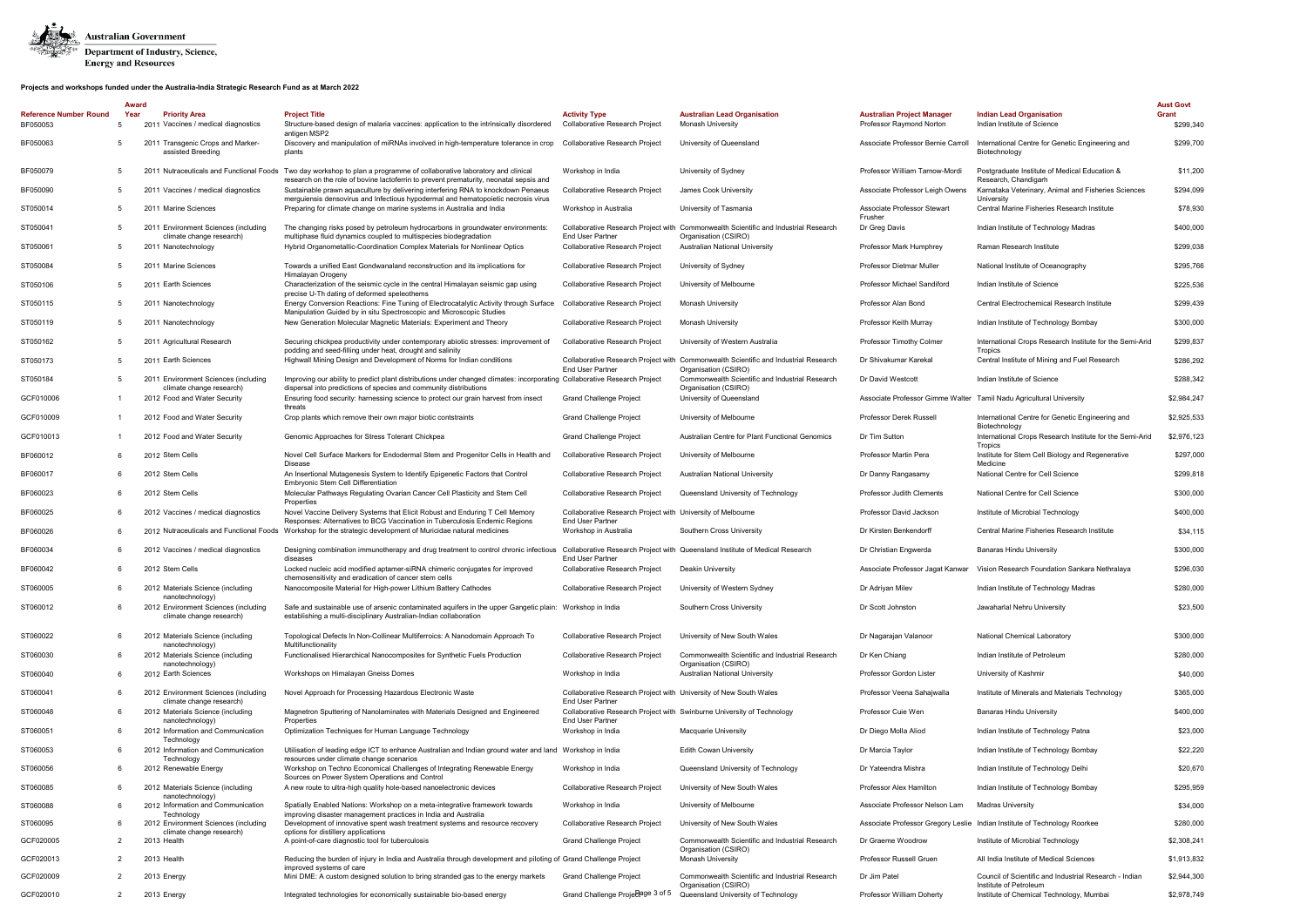

|                                             | Award          |                                                                            |                                                                                                                                                               |                                                                                        |                                                                                                             |                                                                   |                                                                                                                    | <b>Aust Govt</b>   |
|---------------------------------------------|----------------|----------------------------------------------------------------------------|---------------------------------------------------------------------------------------------------------------------------------------------------------------|----------------------------------------------------------------------------------------|-------------------------------------------------------------------------------------------------------------|-------------------------------------------------------------------|--------------------------------------------------------------------------------------------------------------------|--------------------|
| <b>Reference Number Round</b><br>AISRF07021 | Year           | <b>Priority Area</b><br>2013 Earth Sciences                                | <b>Project Title</b><br>Inter-dependencies of deep crustal and surficial geological processes during continental Collaborative Research Project<br>collision  | <b>Activity Type</b>                                                                   | <b>Australian Lead Organisation</b><br>University of Sydney                                                 | <b>Australian Project Manager</b><br>Professor Jonathan Aitchison | <b>Indian Lead Organisation</b><br>University of Kashmir                                                           | Grant<br>\$284,500 |
| AISRF06660                                  |                | 2013 Information and Communication<br>Technology (incl. computer science)  | Building triangulations for fast topological computing                                                                                                        | Collaborative Research Project                                                         | University of Queensland                                                                                    | Associate Professor Benjamin<br><b>Burton</b>                     | Indian Institute of Science                                                                                        | \$295,972          |
| AISRF06300                                  |                | 2013 Information and Communication<br>Technology (incl. computer science)  | The Role of Noise in Silicon Based Quantum Computing                                                                                                          | Collaborative Research Project                                                         | University of New South Wales                                                                               | Professor Michelle Simmons                                        | Indian Institute of Science                                                                                        | \$300,000          |
| AISRF06220                                  |                | 2013 Earth Sciences                                                        | What will the future be? Projecting environmental change in a warming world for semi-<br>arid landscapes                                                      | Collaborative Research Project                                                         | University of New South Wales                                                                               | Professor Ashish Sharma                                           | Indian Institute of Science                                                                                        | \$297,998          |
| AISRF06240                                  | $\overline{7}$ | 2013 Marine Sciences                                                       | Hydrodynamic characteristics of porous barriers under nonlinear shallow water waves                                                                           | Collaborative Research Project                                                         | Monash University                                                                                           | Professor Murray Rudman                                           | Indian Institute of Technology Bombay                                                                              | \$265,742          |
| AISRF06940                                  | $\overline{7}$ | 2013 Marine Sciences                                                       | Characterising the changing Indian Ocean's biogeochemistry and ecology using<br>revolutionary new robotic tools                                               | <b>End User Partner</b>                                                                | Collaborative Research Project with Commonwealth Scientific and Industrial Research<br>Organisation (CSIRO) | Dr Nick Hardman-Mountford                                         | National Institute of Oceanography                                                                                 | \$400,000          |
| AISRF08140                                  |                | 2013 Information and Communication<br>Technology (incl. computer science   | Innovative Solutions for Deployment of Big Data and Disaster Management<br>Applications on Clouds                                                             | <b>End User Partner</b>                                                                | Collaborative Research Project with Commonwealth Scientific and Industrial Research<br>Organisation (CSIRO) | Dr Rajiv Ranjan                                                   | Tata Institute of Fundamental Research                                                                             | \$400,000          |
| AISRF07160                                  |                | 2013 Information and Communication<br>Technology (incl. computer science)  | Planar High-Gain Antennas Based on Electromagnetic Band Gap Concept                                                                                           | Collaborative Research Project with Macquarie University<br><b>End User Partner</b>    |                                                                                                             | Professor Karu Esselle                                            | Indian Institute of Technology Kanpur                                                                              | \$394,062          |
| AISRF07140                                  | $\overline{7}$ | 2013 Agricultural Research                                                 | Workshop on Reproductive Biotechnologies for Agricultural Research                                                                                            | Workshop in Australia                                                                  | South Australian Research and Development Institute                                                         | Professor Paul Verma                                              | National Institute of Animal Biotechnology                                                                         | \$42,450           |
| AISRF08060                                  | -7             | 2013 Renewable Energy                                                      | Australia-India Workshop on Smart Functional Nanomaterials                                                                                                    | Workshop in Australia                                                                  | University of Melbourne                                                                                     | Dr David Jones                                                    | Jawaharlal Nehru Centre for Advanced Scientific<br>Research                                                        | \$34,540           |
| AISRF07480                                  | -7             | 2013 Information and Communication<br>Technology (incl. computer science)  | Indo-Australian Workshop on Modelling Large-Scale Linked Data                                                                                                 | Workshop in India                                                                      | University of New South Wales                                                                               | Professor Arcot Sowmya                                            | Indraprastha Institute of Information Technology, Delhi                                                            | \$27,400           |
| AISRF06641                                  |                | 2013 Agricultural Research                                                 | Bio-nanotechnology applications to improve plant productivity and ecosystems services Workshop in Australia                                                   |                                                                                        | Deakin University                                                                                           | Professor Tes Toop                                                | The Energy and Resources Institute                                                                                 | \$56,280           |
| AISRF07621                                  | $\overline{7}$ | 2013 Renewable Energy                                                      | Bio-Jet Fuel - A Key to Future Green and Sustainable Aviation                                                                                                 | Workshop in India                                                                      | University of Melbourne                                                                                     | Dr Gregory Martin                                                 | Council of Scientific and Industrial Research - Indian<br>Institute of Petroleum                                   | \$27,720           |
| AISRF08020                                  |                | 2013 Vaccines, immunomodulators and<br>immunotherapeutics                  | Antibody-dependent cellular cytotoxicity (ADCC): a new frontier in vaccine research                                                                           | Collaborative Research Project with University of Melbourne<br><b>End User Partner</b> |                                                                                                             | Professor Stephen Kent                                            | National AIDS Research Institute                                                                                   | \$400,000          |
| AISRF06680                                  |                | 2013 Vaccines, immunomodulators and<br>immunotherapeutics                  | Nanoengineered autoantigens to prevent and treat autoimmunity                                                                                                 | Collaborative Research Project                                                         | Monash University                                                                                           | Professor Claude Bernard                                          | Amrita Institute of Medical Sciences and Research<br>Centre                                                        | \$291,960          |
| AISRF06520                                  |                | 2013 Biotechnological interventions for                                    | Creating a new Brassica crop species for food and biofuel                                                                                                     | Collaborative Research Project                                                         | University of Queensland                                                                                    | Dr Annaliese Mason                                                | Punjab Agricultural University                                                                                     | \$299,688          |
| AISRF07440                                  |                | improved agricultural productivity<br>2013 Vaccines, immunomodulators and  | The immunomodulatory and angiogenic role of bone marrow-derived endothelial                                                                                   | <b>Collaborative Research Project</b>                                                  | Centenary Institute of Cancer Medicine & Cell Biology                                                       | Dr Devanshi Seth                                                  | Institute of Liver and Biliary Sciences                                                                            | \$300,000          |
| AISRF06200                                  | -7             | immunotherapeutics<br>2013 Vaccines, immunomodulators and                  | progenitor cells in chronic liver disease<br>Endothelial progenitor cells (EPC) and sphingosine-1-phosphate (S1P) as                                          | Collaborative Research Project                                                         | <b>Flinders University</b>                                                                                  | Dr Jillian Carr                                                   | Christian Medical College, Vellore                                                                                 | \$295,621          |
| AISRF07840                                  |                | immunotherapeutics<br>2013 Vaccines, immunomodulators and                  | immunomodulators and immunotherapeutic targets during DENV infection<br>Novel immunomodulatory agents for type II diabetes through targeting the NLRP3        | Collaborative Research Project                                                         | University of Queensland                                                                                    | <b>Professor Matthew Cooper</b>                                   | Indian Institute of Chemical Technology                                                                            | \$282,365          |
| AISRF08240                                  |                | immunotherapeutics<br>2013 Biotechnological interventions for              | inflammasome signaling cascade<br>Comparative transcriptomics of rice and resurrection plants, and exploitation of novel                                      |                                                                                        | Collaborative Research Project with Queensland University of Technology                                     | Professor Sagadevan Mundree                                       | International Centre for Genetic Engineering and                                                                   | \$300,000          |
| AISRF08163                                  |                | improved agricultural productivity<br>2013 Biomedical Devices and Implants | genes for dehydration tolerance for improvement of drought tolerance in rice<br>Workshop on multi-drug resistant Pseudomonas aeruginosa and ocular infections | <b>End User Partner</b><br>Workshop in India                                           | University of New South Wales                                                                               | Professor Mark Willcox                                            | Biotechnology<br>LV Prasad Eye Institute                                                                           | \$5,065            |
| AISRF07266                                  | $\overline{7}$ | 2013 Biomedical Devices and Implants                                       | Collaborative workshop on MEMS and its applications in health care                                                                                            | Workshop in Australia                                                                  | Deakin University                                                                                           | Professor Lingxue Kong                                            | University of Mumbai                                                                                               | \$31,000           |
| AISRF07080                                  |                | 2013 Stem Cells                                                            | Joint Australian/Indian Workshop on Epithelial Development, Function and Disease                                                                              | Workshop in India                                                                      | Queensland University of Technology                                                                         | Professor Zee Upton                                               | Manipal University                                                                                                 | \$32,500           |
| AISRF33901                                  | 8              | 2015 Agricultural Research                                                 | New Frontiers and Therapies<br>Tailoring plant protease inhibitors for control of the crop pest Helicoverpa armigera                                          | Collaborative Research Project                                                         | University of Queensland                                                                                    | Professor Glenn King                                              | Tata Institute of Fundamental Research                                                                             | \$199,496          |
| AISRF33700                                  |                | 2015 Agricultural Research                                                 | Value Adding to Agriculture Waste by Catalytic Gasification to Bio-Fuel Production                                                                            | Collaborative Research Project                                                         | University of Queensland                                                                                    | Dr Jorge Beltramini                                               | Indian Institute of Chemical Technology                                                                            | \$199,052          |
| AISRF33820                                  | -8             | 2015 Agricultural Research                                                 | Harnessing the plant-microbiome for drought tolerance and improved wheat productivity Collaborative Research Project<br>in Australian and Indian environments |                                                                                        | <b>Flinders University</b>                                                                                  | Professor Christopher Franco                                      | International Centre for Genetic Engineering and<br>Biotechnology                                                  | \$200,000          |
| AISRF33760                                  |                | 2015 Agricultural Research                                                 | Mining alleles for heat tolerance of wheat in Australian and Indian environments for<br>development of heat resilient cultivars                               | Collaborative Research Project                                                         | Australian Centre for Plant Functional Genomics                                                             | Dr Delphine Fleury                                                | <b>Puniab Agricultural University</b>                                                                              | \$199,468          |
| AISRF33021                                  | 8              | 2015 Water management                                                      | Sustainable water management system for water desalination and agricultural irrigation Collaborative Research Project<br>independent of electric grid         |                                                                                        | Royal Melbourne Institute of Technology                                                                     | Dr Abhijit Date                                                   | University of Pune                                                                                                 | \$132,104          |
| AISRF33660                                  |                | 2015 Water management                                                      | Identification and management of sewage effluent discharges to keep our rivers<br>healthy: Comparative investigations in India and South Australia            | Collaborative Research Project                                                         | Commonwealth Scientific and Industrial Research<br>Organisation (CSIRO)                                     | Dr Anupama Kumar                                                  | Council of Scientific and Industrial Research - Indian<br>Institute of Toxicological Research                      | \$200,000          |
| AISRF33160                                  | 8              | 2015 Vaccines, immunomodulators and<br>immunotherapeutics                  | Preclinical trials of a quadrivalent hepatitis C virus vaccine                                                                                                | <b>Collaborative Research Project</b>                                                  | University of Adelaide                                                                                      | Professor Eric Gowans                                             | Indian Institute of Science                                                                                        | \$200,000          |
| AISRF33500                                  | 8              | 2015 Nutraceuticals and Functional Foods                                   | Integrated biorefinery for production of sorghum seed protein                                                                                                 | Collaborative Research Project                                                         | <b>Curtin University</b>                                                                                    | Dr Ranjeet Utikar                                                 | Institute of Chemical Technology, Mumbai                                                                           | \$200,000          |
| AISRF33780                                  | 8              | 2015 Transgenic Crops and Marker-<br>assisted Breeding                     | Comparative genomics of important nematode pathogens leading to transgenic<br>nematode resistance in wheat and sugarcane (Follow on project)                  | Collaborative Research Project                                                         | Murdoch University                                                                                          | Professor Michael Jones                                           | Indian Agricultural Research Institute                                                                             | \$200,000          |
| AISRF48508                                  | 9              | 2016 Clean Energy Technologies                                             | Hotwiring microbial communities for enhanced unconventional gas production                                                                                    | Collaborative Research Project                                                         | University of New South Wales                                                                               | Associate Professor Michael<br>Manefield                          | The Energy and Resources Institute                                                                                 | \$967,192          |
| AISRF48515                                  | -9             | 2016 Clean Energy Technologies                                             | New materials for large scale, high stability, high energy density batteries: from<br>material design to prototype development                                | <b>Collaborative Research Project</b>                                                  | Deakin University                                                                                           | Professor Maria Forsyth                                           | Indian Institute of Science                                                                                        | \$999,925          |
| AISRF48454                                  | -9             | 2016 Food and Agribusiness                                                 | Genetic control and genomic selection for important traits in sugarcane, and<br>comparison of elite Indian and Australian germplasm                           | Collaborative Research Project                                                         | Sugar Research Australia Limited                                                                            | Dr Prakash Lakshmanan                                             | Sugarcane Breeding Institute                                                                                       | \$644,332          |
| AISRF48490                                  | 9              | 2016 Food and Agribusiness                                                 | Developing salt tolerant rice for food security in India and Australia                                                                                        | Collaborative Research Project                                                         | University of Tasmania                                                                                      | Professor Sergey Shabala                                          | M. S. Swaminathan Research Foundation                                                                              | \$997,500          |
| AISRF48516                                  | -9             | 2016 Food and Agribusiness                                                 | Deploying biotechnology-based decision-making tools in post-harvest grain pest<br>management to enhance food security and market access                       | Collaborative Research Project                                                         | Department of Agriculture and Fisheries, Queensland<br>Government                                           | Dr Manoj Navak                                                    | Tamil Nadu Agricultural University                                                                                 | \$999,699          |
| AISRF48538                                  | 9              | 2016 Food and Agribusiness                                                 | Improving Chickpea Adaptation to Environmental Challenges in Australia and India                                                                              | Collaborative Research Project                                                         | South Australian Research and Development Institute                                                         | Dr Tim Sutton                                                     | International Crops Research Institute for the Semi-Arid<br>Tropics                                                | \$998,749          |
| TA100003                                    | N/A            | 2016 N/A                                                                   | Women in STEMM Workshop                                                                                                                                       | Workshop in India                                                                      | Australian Academy of Science                                                                               | Ms Nancy Pritchard                                                | Department of Science and Technology                                                                               | \$129,600          |
| AISRF53749                                  | 10             | 2017 Disease control - tropical, lifestyle<br>and emerging diseases        | Eliminating Visceral Leishmaniasis - An Australian-Indian Partnership                                                                                         | Collaborative Research Project                                                         | <b>Monash University</b>                                                                                    | Professor Jonathan Baell                                          | Indian Institute of Chemical Biology                                                                               | \$999,894          |
| AISRF53783                                  | 10             | 2017 Medical Technologies                                                  | Novel Imaging Diagnostics for Alzheimer s Disease                                                                                                             | Collaborative Research Project                                                         | Florey Institute of Neuroscience and Mental Health                                                          | Professor Ashley Bush                                             | National Brain Research Centre                                                                                     | \$999,812          |
| AISRF53807                                  | 10             | 2017 Medical Technologies                                                  | An advanced low cost minimally invasive cardiac assist device                                                                                                 | Collaborative Research Project                                                         | BioQ Devices Pty Ltd                                                                                        | Dr Peter Walsh                                                    | Frontier Lifelong Hospital                                                                                         | \$995,550          |
| AISRF53820                                  | 10             | 2017 Medical Technologies                                                  | New class of intelligent robotic imaging system for keyhole surgeries                                                                                         | Collaborative Research Project                                                         | Queensland University of Technology                                                                         | Professor Ross Crawford                                           | Indian Institute of Technology Madras                                                                              | \$995,977          |
| AISRF53765                                  | 10             | 2017 Advanced Manufacturing and<br>Innovative Technologies                 | Large Area Opto-Electronics (LAOE) for Australia and India                                                                                                    | Collaborative Research Project                                                         | University of Queensland                                                                                    | Dr Ebinazar Namdas                                                | Council of Scientific and Industrial Research - National<br>Institute for Interdisciplinary Science and Technology | \$1,000,000        |
| AISRF53782                                  | 10             | 2017 Advanced Manufacturing and<br>Innovative Technologies                 | Enhancing Dairy Milk Shelf Life with PCM Thermal Energy Storage and Renewable<br>Energy                                                                       | Collaborative Research Project                                                         | University of South Australia                                                                               | Professor Frank Bruno                                             | Anand Agricultural University                                                                                      | \$973,944          |
| AISRF53731                                  | 10             | 2017 Advanced Manufacturing and<br>Innovative Technologies                 | Advanced manufacturing of new high entropy alloys                                                                                                             | Collaborative Research Bunger 5                                                        | Deakin University                                                                                           | Dr Matthew Barnett                                                | Indian Institute of Technology Madras                                                                              | \$995,968          |